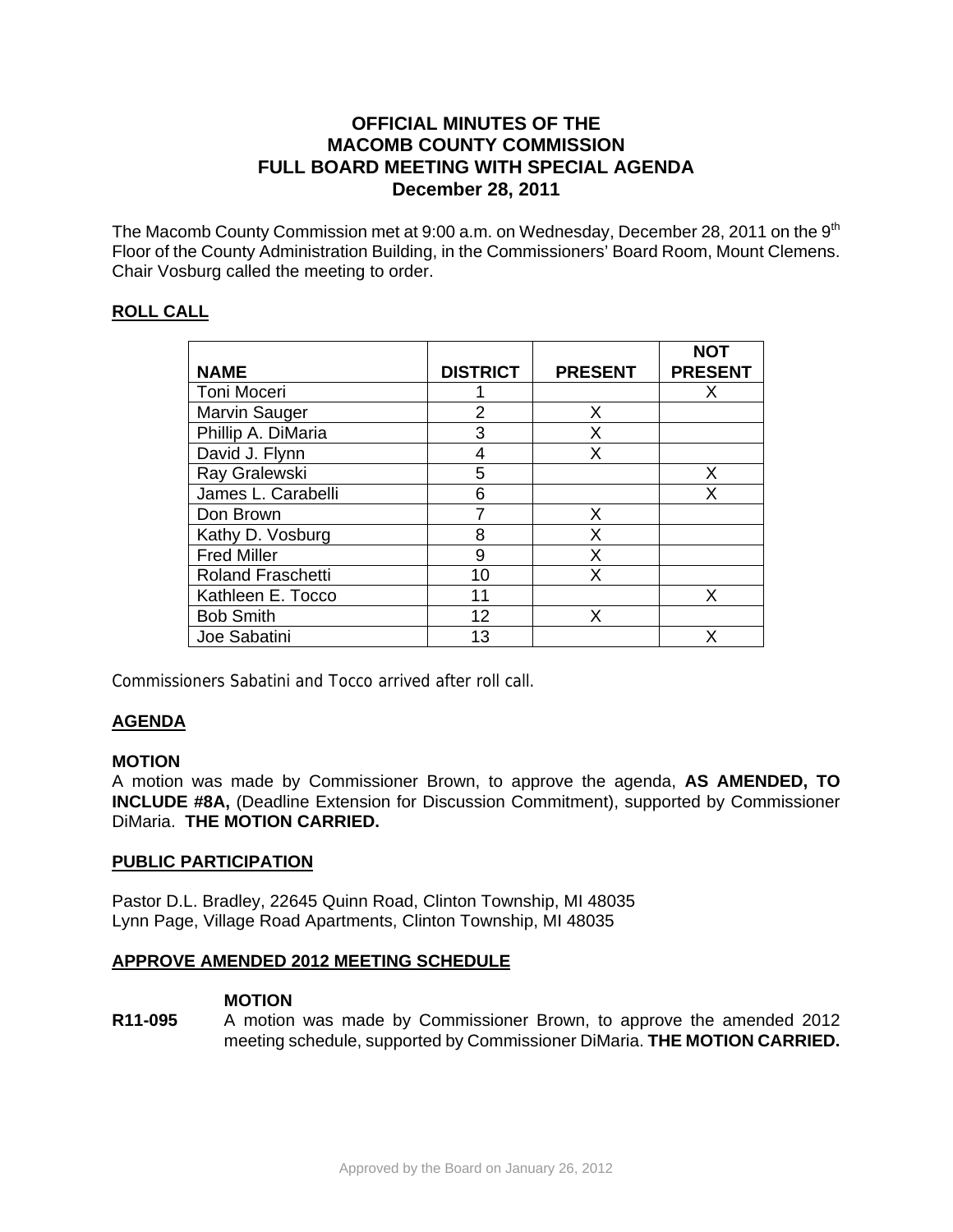## **EXECUTIVE SESSION TO DISCUSS LABOR NEGOTIATIONS**

### **MOTION**

A motion was made by Commissioner DiMaria, to enter into executive session, supported by Commissioner Flynn.

A roll call vote was taken.

Voting yes was: Brown, DiMaria, Flynn, Fraschetti, Miller, Sabatini, Sauger, Smith, Tocco and Vosburg. There were 10 Yes votes. There were 0 No votes

#### **THE MOTION CARRIED.**

The Board entered executive session at 9:19 a.m. with it concluding at 9:26 a.m.

#### **APPROVE RATIFICATION OF COLLECTIVE BARGAINING AGREEMENTS**

#### **MOTION**

**R11-096** A motion was made by Commissioner DiMaria, to ratify the Michigan Nurses Association, Unit I Contract, supported by Commissioner Flynn. **THE MOTION CARRIED.** 

#### **APPROVE REQUEST FOR DEADLINE EXTENSION FOR DISCUSSION COMMITMENT**

#### **MOTION**

A motion was made by Commissioner Tocco, to receive an update on negotiations by January 10, 2012, supported by Commissioner Flynn. **THE MOTION FAILED.** 

Commissioner Flynn indicated that there will be a Board Operations Committee Meeting on January 10, 2012.

After discussion, a representative from County Executive's Office agreed to present the new Tolling Agreement for review by January 23, 2012 and vote on January 26, 2012.

#### **MOTION**

**R11-097** A motion was made by Commissioner Brown, to approve the extension of the Tolling Agreement until January 26, 2012, supported by Commissioner Sauger. **THE MOTION CARRIED**.

### **NEW BUSINESS**

Commissioner Flynn requests that Full Board (Organizational) meeting be changed to January 10<sup>th</sup> to comply with requirement that Organizational meeting be first meeting of year.

### **PUBLIC PARTICIPATION**

Pastor D.L. Bradley, 22645 Quinn Road, Clinton Township, MI 48035 Lynn Page, Village Road Apartments, Clinton Township, MI 48035